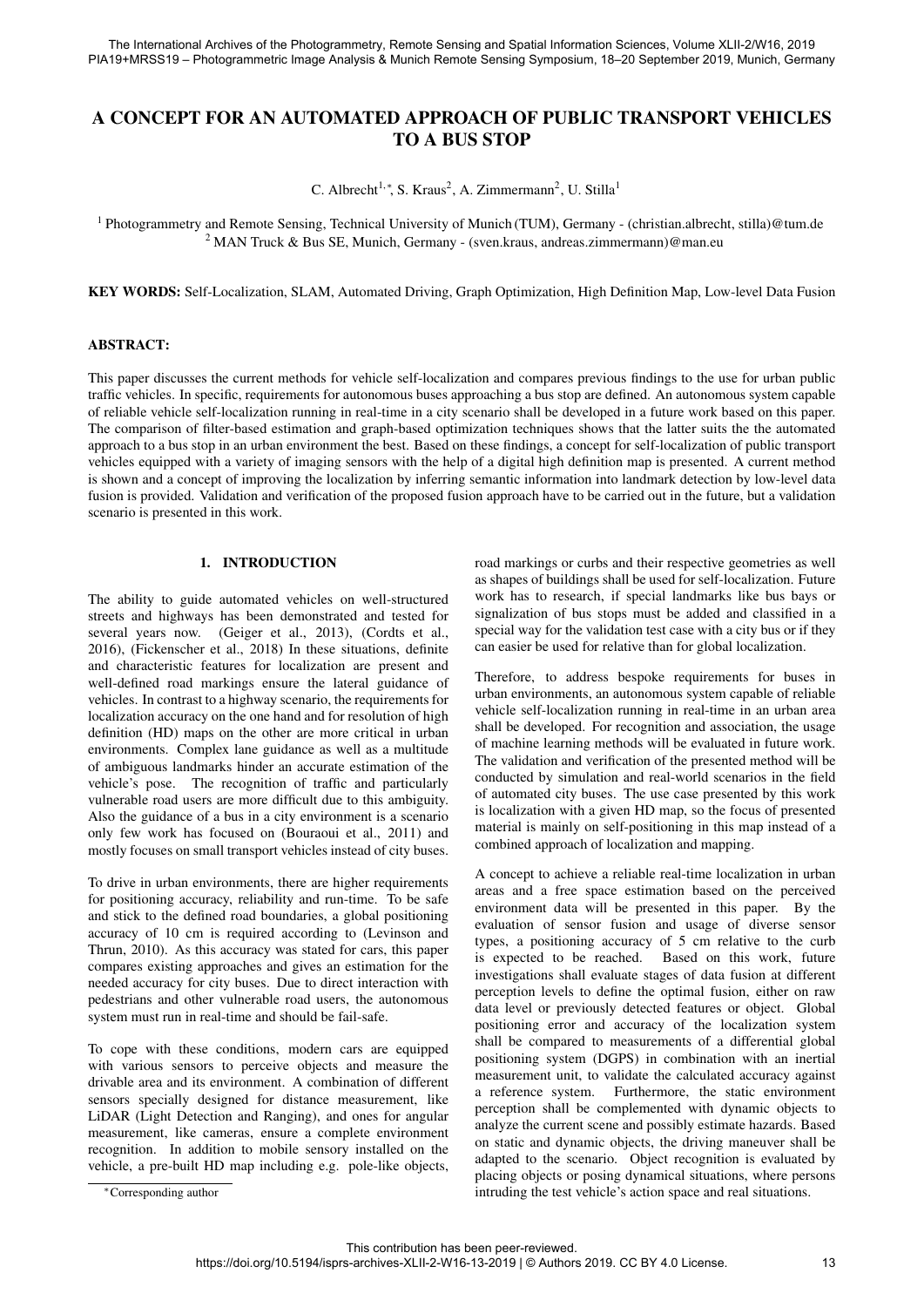## 2. SYSTEM REQUIREMENTS

A broad overview over the challenges and open questions in the field of simultaneous localization and mapping (SLAM) is given in (Cadena et al., 2016) as they evaluate different methods by the main aspects "robust performance, high-level understanding, resource awareness, and task-driven inference". In addition to that, (Bresson et al., 2017) show the current state of the art focusing on accuracy, scalability, availability, recoverability, updatability, dynamicity for SLAM Methods used in autonomous driving. These review papers give a good introduction to the topic and so only a few selected papers that are important for our future work will be further investigated here.

The measures introduced in these review papers are taken into account for the development of localization methods used in this work and define a reasonable initial set of requirements. These will be evaluated with the used sensor and controller setup. To validate the localization quality of the developed method, the localization system shall be included into a self-driving test vehicle in form of a city bus. As there are requirements in Germany for local passenger traffic in terms of barrier-free usage of busses and vehicle control, these will be taken into account for the scenario requirements. The maximum distance where the entry into a bus is specified barrier-free is 5 cm and manageable is 10 cm according to (DIN 18040-3, 2014). This constraint is valid for the relative position from bus to the curb and does not necessarily have an impact on the global localization accuracy needed in city driving. As the bus is wider than a passenger car, the global accuracy must be constrained to fulfill the requirement of driving according to lane markings. Future work will research how accurate the position control system of the automated bus can follow a given trajectory and evaluate the combined error of localization and guidance to not drive off the marked lanes.

As an initial estimation, (Levinson and Thrun, 2010) assume a global positioning error of 10 cm to be feasible for a passenger car, whereas (Schlichting, 2018) was able to achieve a localization quality of 5 cm without any sensor data fusion. With these insights on current research, future work must check if on the one hand the assumption of about 10 cm global positioning accuracy also holds for city buses and on the other hand if this localization quality can be achieved within the given scenario.

## 3. LOCALIZATION METHODS

Typically, the localization task for mobile robots or automated vehicles should be divided into two distinct systems according to (Grisetti et al., 2010):

- A frontend that evaluates data and odometry inputs while knowing the according sensors and their respective measurement quality. The main task of the frontend is to present sensor-agnostic description e.g. in the form of object lists with covariance matrices to later be used in the backend.
- A backend to estimate at least the current position of the robot based on the given frontend output. Most commonly used implementations of a backend are a filter based approach like e.g. (Thrun et al., 2001) or (Steß, 2017) or a graph based optimization as in (Wilbers et al., 2019c) or (Gao et al., 2018) which are later explained in more detail.

Having this division of tasks, frontend and backend should be modularly developed to be easily exchangeable. Furthermore the interface must be defined beforehand to ensure this exchangeability. If a landmark based approach is used for localization, parts of the same frontend can be used for a particle filter backend as in (Steß, 2017) and at the same time for a graph-based solution developed in (Wilbers et al., 2019b).

Within the localization system, there is a differentiation of methods. Either a full SLAM method is realized to localize a robot in a map built up at run-time or there is already a given map to localize in. As the use case in this work is a single localization task with a given HD map, the focus of the presented material is on the self-positioning in this map instead of on a combined approach of localization and mapping. Further material is shown and, if appropriate, discussed and evaluated for usage in this work's problem case.

To give a proof of concept, the PhD thesis of (Schlichting, 2018) is further investigated, as a quite similar topic is presented. Laser scanner data is evaluated in an urban environment and the following approaches for feature extraction are presented and later used for localization to estimate the position error:

- 1. Landmarks (pole-like objects and planes) are extracted from the laser raw data and later used for self-localization. The descriptor from (Brenner, 2009) is used to describe poles in this case.
- 2. Neural networks are used to extract features with an autoencoder pattern. A global localization is achieved by matching a sequence of feature patterns with reference patterns in a sliding-window search.
- 3. A scan image is created from multiple laser scans and correlated with a feature map consisting of intensity and height values. This correlation is later included into a method for change detection.

Different state-of-the-art laser scanners are evaluated within each of the different methods to compare the resulting localization accuracies. The mean standard deviation with method (1) for poles and planes detected is 6 cm for a Valeo Scala and 8-10 cm for a Velodyne VLP-16. The root mean square error (RMSE) for method (2) is greater than 1m and not as accurate as the landmark based approach. Artificially built up scan images of method (3) are compared to the previous measurement runs and lead to a RMSE of 5 cm and even better in inner-city scenarios (3 cm). With the knowledge of this non-fused approach, the requirement of a positioning accuracy of 5 cm is feasible and can be applied for this work.

## 3.1 Landmark Detection

For self-localization, the environment has to be analyzed, labeled and classified to extract landmarks, i.e. static objects that are detectable both at run-time and marked in a map. The landmark detection is usually executed in the localization frontend to be exchanged easily later. Given there is an either built-up or previously constructed map, landmarks have to be recognized as objects and then co-registered within the map. For recognition and association, the usage of machine learning methods shall be evaluated in future work. Here we will only focus on landmark based localization, whereas there are papers using direct features of a camera images (Gao et al., 2018) or of a laser point cloud (Hungar et al., 2019). As these methods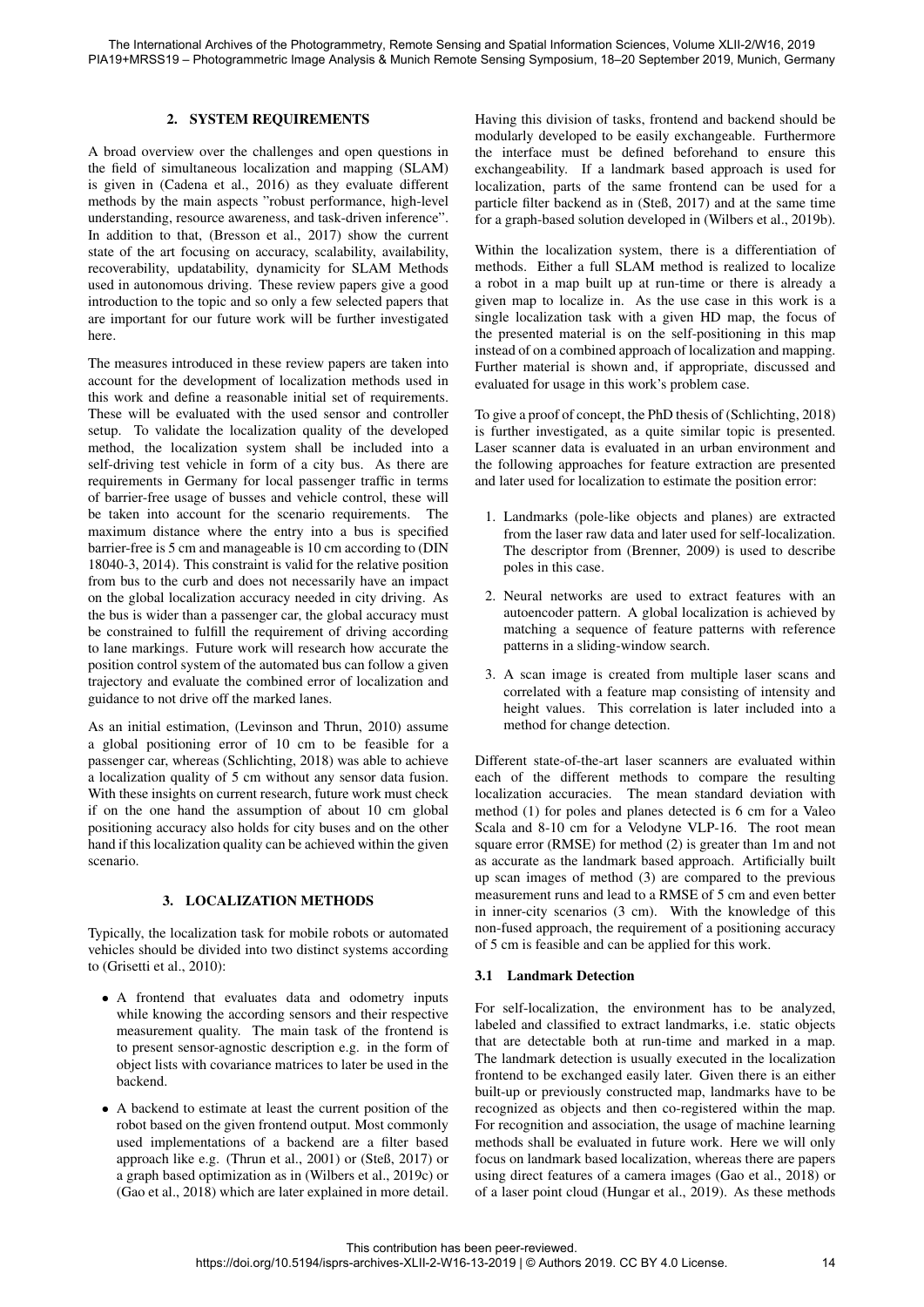require to build up a feature based map instead of a landmark map as stated above, these methods are currently not taken into account for further development of this concept.

As dynamic object are not part of a map, these have to be excluded from the map-matching. They would only lead to wrong correlations or false-positive measurements. Furthermore, changes in the static map are to be detected and evaluated in accordance with the local measurements. This can be done with change detection methods as in (Gehrung et al., 2017). These changes can then be used for a map retraining step. For the localization itself, neither dynamic objects nor the static changes will be taken into account, as only static objects can be co-registered in (fused) sensor data and HD map.

Landmarks have to be found in sensor images at run-time. As a laser scanner provides both, very accurate distance and angular measurements, each point's position in the scan can easily be calculated in a local coordinate frame. Geometrically clustering is enabled by these properties, so LiDAR is used in (Wilbers et al., 2019b) for detection of pole-like and plane landmarks. Landmarks to be detected can be classified as follows:

- Pole-like objects like posts, traffic signs, trees, traffic lights etc.
- Planes like building walls
- Corners describing the intersection of two planes
- Lane markings with complex geometries

The geometric reference of all these given landmarks is specific to the used localization framework. The framework used as a basis is further described in Section 4.2.3.

## 3.2 Filter-based approaches

A localization approach utilizing a filtering method as backend estimates the current position from a priori knowledge and current measurements. Within this solution, only the last pose is estimated what makes the approach slim and runable at real-time conditions. (Grisetti et al., 2010) call a system capable of running in these conditions "online SLAM".

To give an example, (Dellaert et al., 1999) show an algorithm for Monte-Carlo localization (MCL) and combine the advantages of grid-based Markov localization with the efficiency and accuracy of Kalman Filter techniques. (Thrun et al., 2001) improve the MCL approach by using a particle filter for improved accuracy.

In another approach, (Levinson et al., 2007) build up a 2D occupancy grid storing infrared remittance information. They used inputs of a global navigation satellite system (GNSS), an inertial measurement unit (IMU), wheel odometry measurements, LiDAR data and the GraphSLAM algorithm by (Thrun and Montemerlo, 2006). Furthermore, they are using a particle filter to localize in that map. They re-use their 2007 method in (Levinson and Thrun, 2010), but utilize a probabilistic grid instead of an infrared remittance grid also using GraphSLAM from (Thrun and Montemerlo, 2006).

In contrast to a full SLAM approach, (Steß, 2017) use a landmark-based method with a pre-built map to only self-localize in it. With a Particle Filter, they use prior knowledge from previous pose estimations and then randomly sample a new set of particles, of which the sample matching the current landmark measurements the best is declared as the current pose estimate.

## 3.3 Graph-based approaches

Instead of relying on a filter-based localization, a graph-based approach optimizes multiple poses built up in a directed factor-graph at a time. Hereby, old measurements can be used to infer new knowledge also on old poses and landmark positions, which also improves the current pose estimation. Because not only the current, but all poses and all measurements are optimized, (Grisetti et al., 2010) call the principle "full SLAM", although it has to compensate the higher cycle time when running on a robot or automated vehicle. (Bresson et al., 2017) define a graph-based optimization as the most suitable variant of SLAM for autonomous driving. Not only the accuracy is higher in this approach, but also a deterministic method is preferable for functional safety in autonomous driving. With this method's improved accuracy, a map retraining without worsening its quality is possible by acceptance or rejection of measurements by cars with adequate sensory.

A tutorial on graph-based SLAM is given in (Grisetti et al., 2010) that explains the basic principles for graph-based localization. Implementing the proposed method, (Merfels and Stachniss, 2017) infer a novel approach to build up a sliding-window pose-graph to estimate the pose history with multiple prior pose estimates in real-time (20Hz). These estimates origin amongst others from a particle filter based solution of the localization problem by (Steß, 2017). The introduced Landmark Based Localization (LBL) together with the PoseGraphFusion (PGF) will also be the base for our further work due to the following advantages:

- Various sensory as input handled by a localization frontend
- Optimization problem is solved as least-squares estimation with g2o presented in (Kümmerle et al., 2011)
- The state vector includes as well vehicle as landmark poses and vehicle odometry estimates in a directed pose-graph leading to a sparse information matrix for optimization
- Resource-adaptation and marginalization are shown in (Wilbers et al., 2019c)

(Wilbers et al., 2019a) state the differences of a Particle Filter based localization and a sliding-window graph based algorithm for localization for automated vehicles. In the paper, they are focused on online localization with the possibility to refine the map and also adding landmarks to the graph. Experiments were shown to estimate "(i) accuracy, (ii) adaptive behavior in terms of computational resources, and (iii) benefit of estimating old poses." An approach to use a PID Controller for limiting the size of graph is shown and validated. This ensures that the method fulfills run-time requirements. They propose to use a sliding-window optimization approach for localization because of the higher accuracy which is most beneficial for localization.

An algorithm for a pose-graph optimization for self-localization based on third-party HD maps is shown in (Wilbers et al., 2019b). Only the localization is focused instead of the mapping. The map will not be changed to avoid mapping errors due to localization errors. The method must run in (near) real-time, so multiple ways to constrain run-time are shown:

- sparsify landmarks and poses
- use sliding window (discard or marginalize)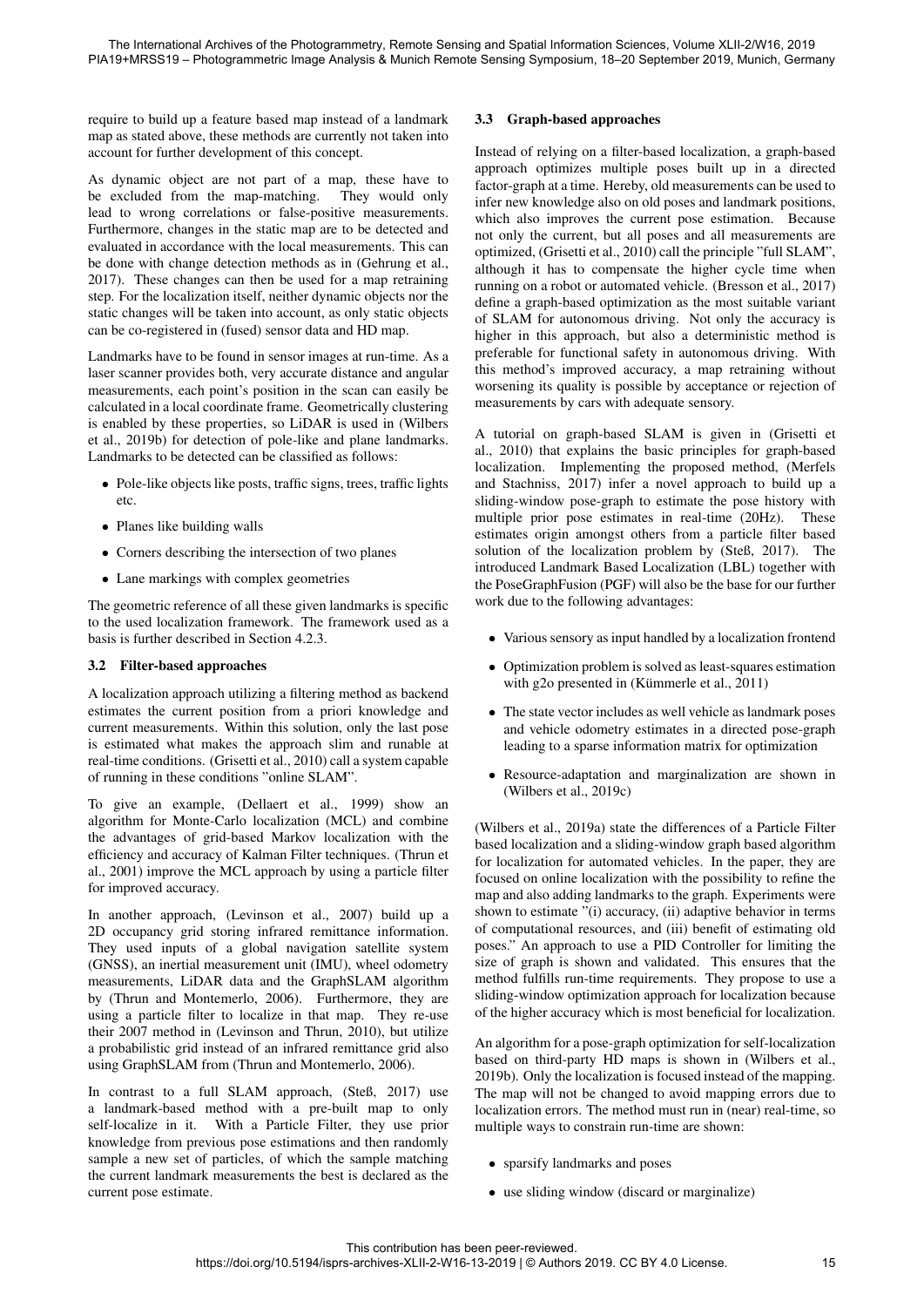The stages of the Graph Based Localization (GBL) are discussed in their paper and executed in the following order:

- 1. Landmark Detection
- 2. Local Association
- 3. Map Matching
- 4. Temporal Smoothing

First of all, the landmarks are detected in the local frame. This measurement is connected to the vehicle pose closest to the measurement time. Afterwards, multiple measurements of different timestamps are associated to one cluster with covariances to limit the numbers of optimization variables. With the use of the factor graph, landmarks that are not detected in every timestep from its first detection can be used. Unlike a standard ICP approach by (Besl and McKay, 1992), former estimates can improve the current estimation. These local clusters are then matched with the previously given high detailed map. Using temporal smoothing means re-adjusting previous map matches. I.e. associations of measurements and map landmarks are re-evaluated and changed or removed if the match was falsely set up. This not only improves the positioning quality but also makes the system aware of previous errors. In Section 4 we use this method and integrate a low-level sensor data fusion to further improve the localization accuracy to enable map retraining without worsening the map's quality.

## 4. PROPOSED METHOD

Facing the questions for autonomous driving in urban areas, in this section a method is presented to give an estimation of the needed and possibly reachable accuracy. First of all the usage of different sensor types is shown and the principle of low-level sensor data fusion is explained. The first milestone will be to evaluate if a low-level sensor data fusion improves the localization system's accuracy and which combination of sensors improves accuracy the most. To state an example, the combination of a angle-measuring sensors and a distance-measuring sensor is shown. Figure 1b and 1b illustrate this example with a centered camera and a 360◦ laser scanner on the side.

After this short introduction and evaluation of requirements for the sensor setup, the method to be used will be shown in more detail. As a basis, the sliding-window pose-graph optimization shown by (Wilbers et al., 2019b) is used for localization, transferring their knowledge on localization in passenger cars to the environment of autonomous bus driving. The current method will be described and the planned improvement inferred by our future work will be discussed.

## 4.1 Sensor requirements

The method by (Wilbers et al., 2019b) uses a graph-based optimization to estimate the current pose based on odometry and sensor measurements. To perceive the environment and detect landmarks, mainly the laser scanner is used for poles, surfaces and corners. The sensor setup used for our validation setup contains cameras for object detection with a field of view (FOV) of 120° and a top-view system with 190° FOV cameras. Additionally a 360° laser scanner and long-range radars will be used to perceive the environment in a redundant way. For



Figure 1a. Top-down view of an exemplary sensor setup at the test vehicle's front for low-level data fusion of camera (center) and LiDAR (right, at the mirror). The measuring area of the respective sensor is highlighted and their FOV is marked by an arrow.



## Figure 1b. Sensor setup at the test vehicle's front for low-level data fusion of camera (center) and LiDAR (top) as seen from the side

safety features, an ultrasonic sensor system will be used to avoid collisions with obstacles. Each of the sensors is at least able to provide an object candidate list.

To improve the amount of found landmarks and the robustness of the detection, a low-level sensor data fusion should provide a point cloud where each point is signed with a class label provided by a semantic segmented camera image. To get the information from the camera image to the laser point cloud there are some pitfalls:

- Camera and laser scanner are not in the same place and axis, so their relative position has to be accurately calibrated beforehand
- Different measurement principles of passive sensors like the camera and active sensors like LiDAR lead to the challenge that not every data point in the one sensor image has a corresponding data point in the other sensor's data.
- Some positions lay in the FOV of one sensor but not of the other because of geometrical restrictions given by the position as in Figure 1b.
- There might be occlusions of visible space because of the parallax effect although the position is in both FOVs.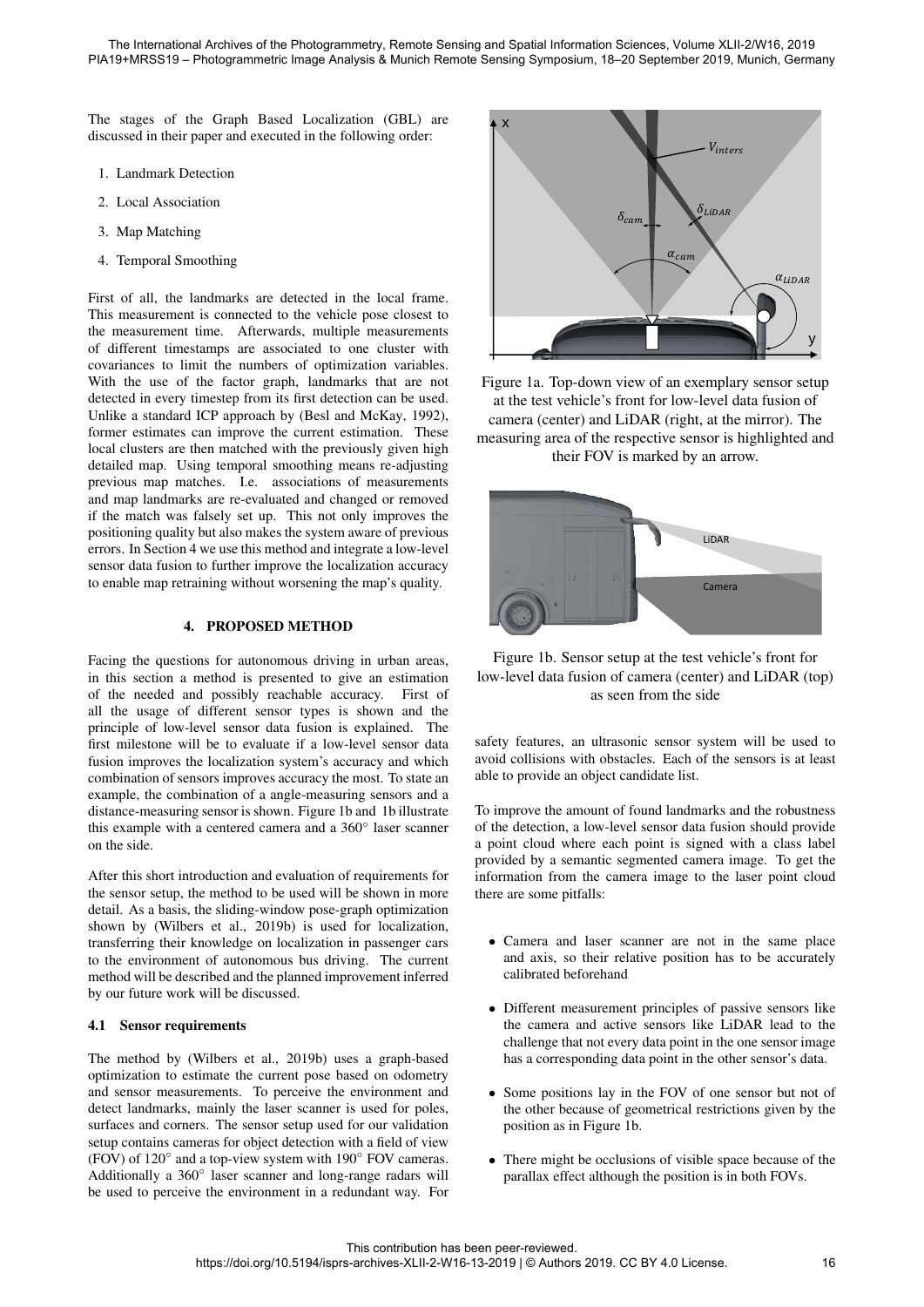To show the basic principle of low-level sensor data fusion, an exemplary sensor configuration between one camera and one laser scanner is provided. Figure 1a shows the setup as seen from the top and Figure 1b as seen from the right of our test vehicle. Figure 1a shows that a forward-looking camera should be combined with a laser scanner at the right outer mirror covering a 360◦ field that is obstructed by the bus itself in the back-left. In Figure 1a the laser scanner's remaining, unobstructed FOV is highlighted in gray. The camera image is facing forward and not obstructed. Points that can benefit from the sensor fusion need to be contained in the camera's FOV indicated by  $\alpha_{\text{cam}}$  and the laser scanner's FOV indicated by  $\alpha_{\text{LipAR}}$  in Figure 1a.

An exemplary superposition is shown by two cones originating from each sensor with their respective angular resolution (e.g.  $\delta$ cam)) and forming an intersection volume  $V<sub>inter</sub>$ . With this info we can already see, that the scanner's whole point cloud cannot be classified by the camera at once. Because the LiDAR system will be attached to the outer mirror of the bus, it will be mounted higher than the camera and has a bigger blind area to the front than the camera. In this case, the camera's FOV is enabling feature detection in areas, that the laser cannot even see. Future work should evaluate, if the labeling in this field is feasible or can be masked to improve run-time.

### 4.2 Localization routine

To evaluate the presented research questions, we propose the concept shown in Figure 2. This method mostly uses the work presented by (Wilbers et al., 2019b) improved by a low-level sensor data fusion approach as

red in section 4.1. The proposed method shall be developed for and tested in an automated test vehicle. The results shall be used to answer our proposed questions for accuracy and robustness. The developed system is further divided into localization frontend and backend as stated in section 3 and should be discussed briefly. Except the map retraining part, the original work is also presented in (Wilbers et al., 2019b).

The process is divided into the four parts

- 1. Data Capture
- 2. Low-Level Data Fusion
- 3. Localization Frontend
- 4. Localization Backend

where the data capture step is handling all the pre-conditions and the supply of respective sensor data and their pre-processing. Boxes represent outputs, while rounded boxes represent functions or processes. Stacked boxes signify multiple outputs over time, e.g. multiple images from the same camera, while single boxes show a accumulated state using multiple measurements from prior time steps. From that point, the automated system can use the given inputs for localization. Following, the second part is the earlier discussed low-level sensor data fusion using only raw inputs from the respective sensors. In this section we will focus on the fusion of a camera image and a raw laser scan, although other sensors can be used in a later approach. In addition to the previously provided sensor raw data, the fused output can then be used in the sensor-aware localization to find landmarks and build up a pose-graph as described in (Wilbers et al., 2019b). This graph



Figure 2. Abstract concept on vehicle self-localization of a city bus in an urban environment using a high definition map, diverse sensor types, low-level sensor data fusion and optimization of a pose-graph including landmarks. This concept is based on the work by (Wilbers et al., 2019b), our impact is highlighted in gray.

representation is then transferred to the localization backend, where it is optimized with the g2o framework by (Kümmerle et al., 2011). The final optimized pose-graph is used to provide the latest pose to a module planning the trajectory for the next autonomous maneuver and to optimize the map and detect changes in the static environment.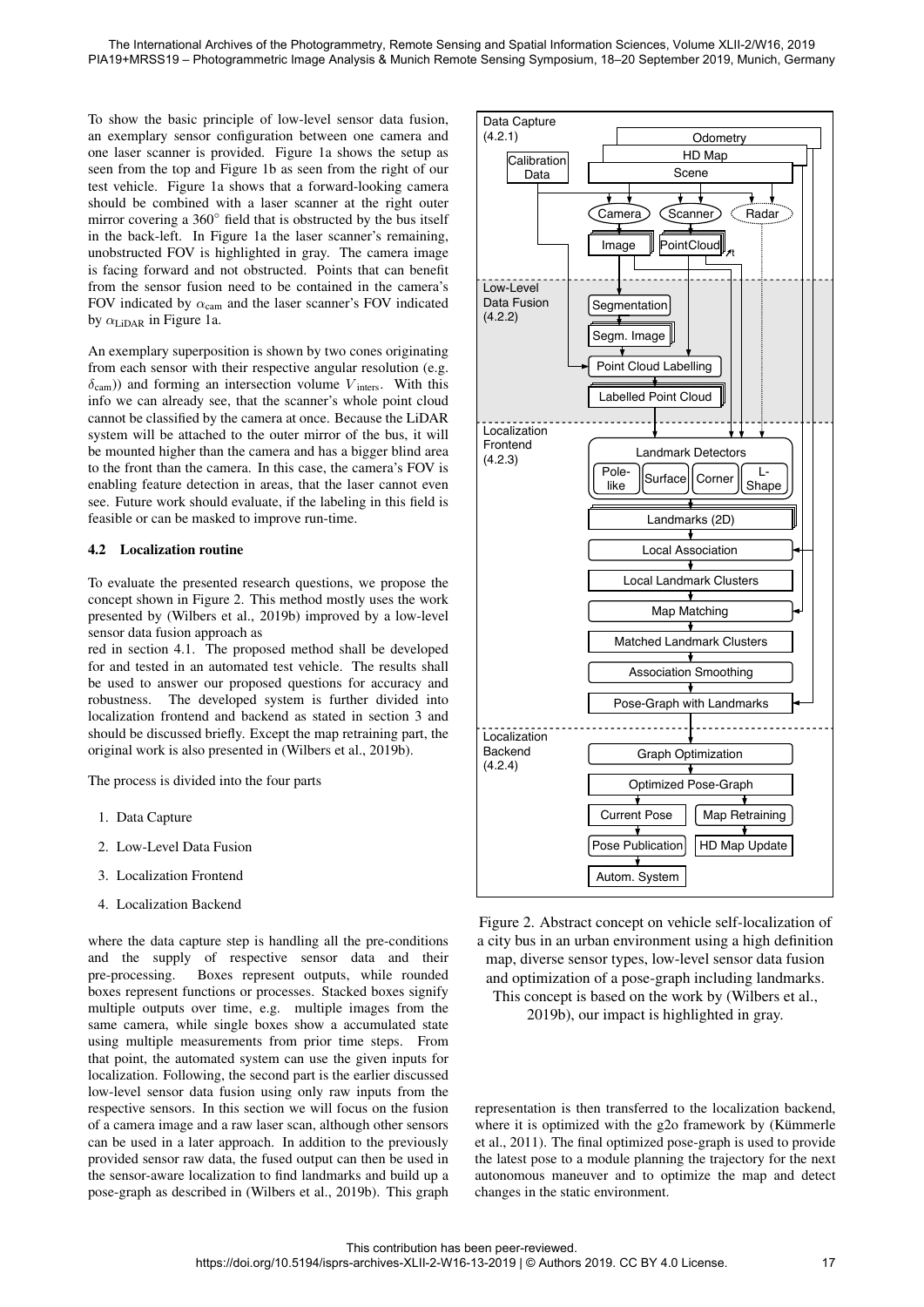## 4.2.1 Data Capture

The first part in the presented concept takes care of all needed conditions. Not only there must be a previously recorded and labeled high definition map, but also all sensors must be extrinsically and, if appropriate, also intrinsically calibrated and the calibration data must be available at run-time. In our use case, the used map will be a pre-built third party HD map where only a localization has to be conducted. Given all these pre-conditions, the scene is perceived by the sensors, mainly camera and laser scanners. Other sensors like radar or ultrasonic sensors will be added to the perception system if appropriate. As the error of standard GNSS systems is very high in urban areas, e.g. due to occlusions by high buildings, this sensor input is ignored. (Wilbers et al., 2019b) show that a fusion can also corrupt the estimation as a integration of very inaccurate GPS position worsens the final positioning error. Each module provides their raw data using the known calibration data in form of an image or a raw scan to the next module. In particular for the laser scanner output, it has to be defined, that the output is not yet transferred into a 3D or geodetic space, but still has the form of [vertical scan line, horizontal scan line, distance] to be used by the next functions. This comes in handy to use convolutional neural network (CNN) on laser raw data as on camera images.

### 4.2.2 Low-Level Data Fusion

The principle of low-level sensor data fusion is shown exemplary by the combination of camera and laser data. The approach of combining information of these sensors can be performed in multiple ways. The first option is to detect object with the camera and confirm or reject them by fusion with laser objects. This approach would be an object fusion instead of a low-level data fusion. On the other hand, each pixel of the camera image could be augmented with an according distance measurement from the laser scanner. In this case, there would be the possibility to overcome the problem of the camera not having depth information on single frame measurements.

As the LiDAR system is currently defined as the main sensor by (Wilbers et al., 2019b), we want to present a method projecting the camera image on the laser scan. With that we can use either pre-trained deep CNNs like for example DeepLabv3 (Chen et al., 2018) or a9 self-trained neural network better tailored to our use case to semantically segment the given camera image and then assign the found class labels to the laser scan points. To use the information from the camera in the laser point cloud, correspondences have to be found. For the labeling process, the calibration data of both sensors has to be used to know their rotation and translation in the vehicle coordinate frame. Due to the sensors not being located in the same position, situations may occur where in one sensor's scan, given points are visible that are obstructed by an object in the other sensor's data. In this case, a robust labeling cannot be performed and should be either prevented or solved by a model based approach. These approaches have to be defined and then developed by future work.

### 4.2.3 Localization Frontend

Being able to use all raw sensor inputs and preprocessed or fused sensor data, the localization frontend's main task is to find landmarks and link them to the current pose estimate. The procedure used is shown in (Wilbers et al., 2019b), but adapted to the use case of automated bus driving in urban areas. Landmarks are defined as representations of objects, that can be possibly detected by multiple sensors and are defined and

| Sensor type         | Function                             |
|---------------------|--------------------------------------|
| Top-View Camera     | Detection of lane markings and curbs |
| <b>Front Camera</b> | Detection of dynamic objects and     |
|                     | lane markings                        |
|                     | Pedestrian recognition               |
| LiDAR               | Object detection                     |
|                     | Free space estimation                |
| Radar               | Detection of dynamic objects         |
|                     | Odometry input                       |
| Ultrasonic          | Near field observation and safety    |

Table 1. Different sensor types integrated to an autonomous test vehicle for this works validation scenario

recognizable in a HD map, in our case a 2D-representation with additional information, e.g. object type, height and skew of the respective road element. Landmarks that can currently be evaluated are pole-like objects as a single 2D-point, a surface represented as a line consisting of two 2D-point and more complex structures with multiple points. Each point is also attached with covariances representing their uncertainty. Found landmarks from different time steps are then locally associated in a vehicle-relative coordinate frame. Known odometry is used to propagate old measurements to the current time step and enable the association process. The found association clusters are then matched with the given HD map. The connections from local cluster to map landmark are afflicted with errors, that are minimized later. The matches are evaluated at each time step and can be re-organized if there is a major assumption error in the current graph. After that step, the pose-graph is build up with all pose-, odometry-, measurement- and matching-assumptions as described in (Wilbers et al., 2019b). This graph is then provided to the localization backend.

### 4.2.4 Localization Backend

The sensor-agnostic localization backend solves the given weighted least squares problem by minimizing all errors for the assumptions declared in the graph as in (Wilbers et al., 2019b). From this optimized pose-graph the last node is the estimate for the current pose and the backend provides this information to the trajectory planner module of the automated system. On the other hand, the graph also holds the positions of all detected landmarks over time with all corresponding map landmarks. With the localization system becoming more accurate, it might be beneficial to re-estimate the position of landmarks in the HD map. An approach for validation of landmark matches and map-retraining shall be developed in future work.

#### 5. VALIDATION SCENARIO

The localization quality of the proposed method will be evaluated using a city bus equipped with diverse sensors as shown in Table 1, computing units and actuators for autonomous maneuverability. In the given use case, the test vehicle should approach a bus stop autonomously, swerve into the bay and come to a full stop safely. As there is no bus already set up with all the sensors and actuators needed for carrying out experiments, no validation of the states procedures can be shown here.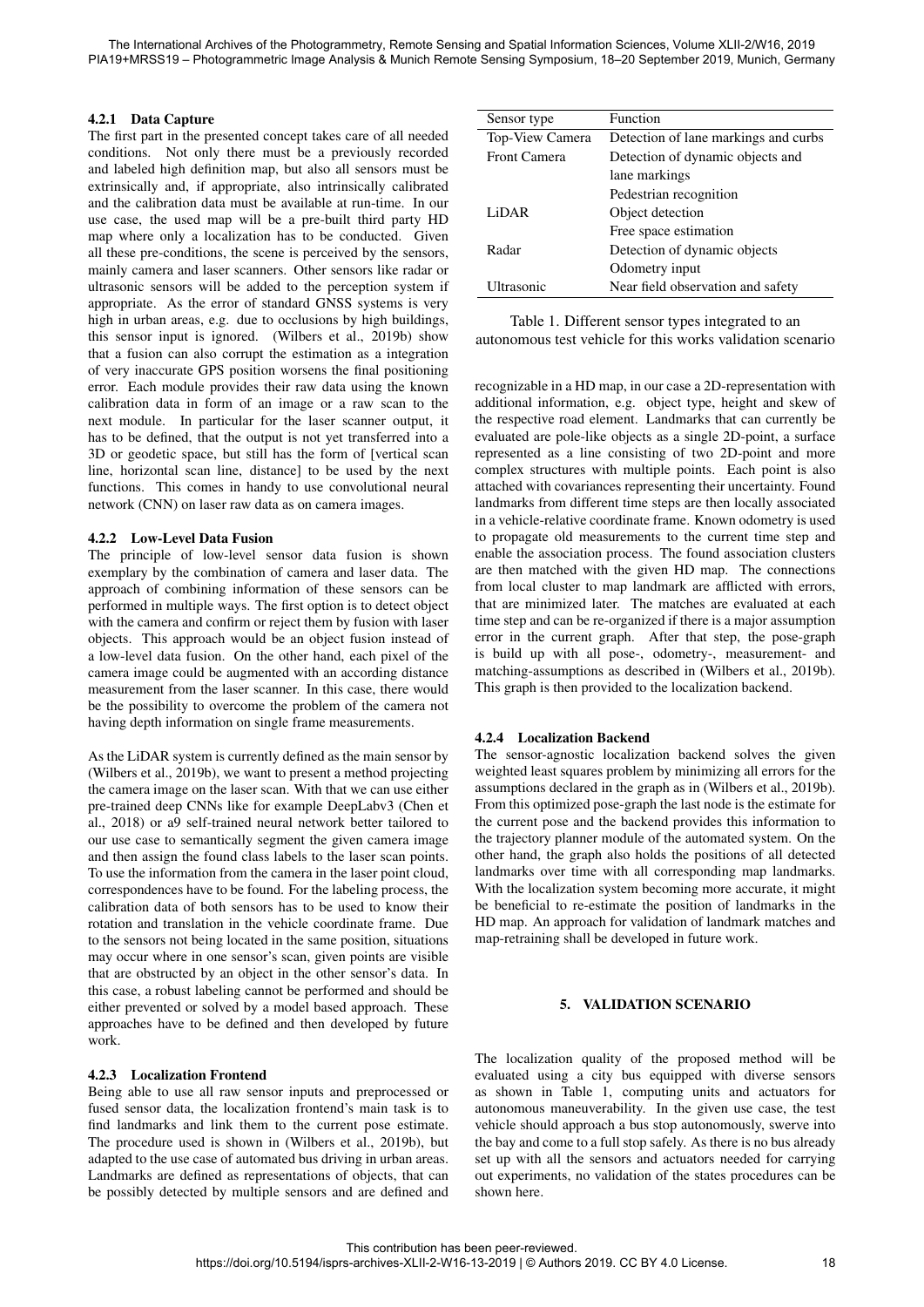While in manual mode, the system has to recognize the bus stop and estimate the free space for the maneuver. After identification, the driving task is provided to the autonomous system, which localizes itself with the help of landmarks and calculates a collision-free trajectory into the bay. While executing the driving task, collisions with static and dynamic objects have to be prevented.

Furthermore, there are requirements for local passenger traffic in terms of barrier-free usage of buses and vehicle control. The maximum distance for which the entry into a bus is specified manageable for wheelchair users is 10 cm (DIN 18040-3, 2014). Amongst others, these requirements will be taken into account for the whole system in addition to the previously defined system requirements.

### 6. OUTLOOK TO NEXT STEPS

In this paper we presented differences of particle filter and graph-based localization methods and proposed a concept for a localization pipeline usable for public passenger traffic in urban areas. Future work wants to focus on different stages of sensor fusion (raw data fusion and/or object fusion) and evaluate when it is feasible to use a fusion approach or not. Another focus of this work should be the evaluation of map-retraining methods for a full-SLAM approach with continuous updates on the global map. For that the reliability of change detection has to be ensured and an update principle has to be presented. Not only the data structure for updates but also the impact on the map and other vehicles will be shown by this work.

### **REFERENCES**

Besl, P.J., McKay, N.D., 1992. A method for registration of 3-d shapes. *IEEE Transactions on Pattern Analysis and Machine Intelligence*, 14(2), 239–256.

Bouraoui, L., Boussard, C., Charlot, F., Holguin, C., Nashashibi, F., Parent, M., Resende, P., 2011. An on-demand personal automated transport system: The citymobil demonstration in la rochelle. *In: IEEE Intell. Vehicles Symp.*, 1086–1091.

Brenner, C., 2009. Global localization of vehicles using local pole patterns. *In: Lecture Notes in Computer Science*, Vol. 5748, Berlin: Springer.

Bresson, G., Alsayed, Z., Yu, L., Glaser, S., 2017. Simultaneous localization and mapping: A survey of current trends in autonomous driving. *IEEE Trans. Intell. Vehicles*.

Cadena, C., Carlone, L., Carillo, H., Latif, Y., Scaramuzza, D., Neira, J., Reid, I., Leonard, J.J., 2016. Past, present, and future of simultaneous localization and mapping: Toward the robust-perception age. *IEEE Trans. Robot.*, 32(6), 1309–1332.

Chen, L.C., Zhu, Y., Papandreou, G., Schroff, F., Adam, H., 2018. Encoder-decoder with atrous separable convolution for semantic image segmentation. *In: The European Conference on Computer Vision (ECCV)*.

Cordts, M., Omran, M., Ramos, S., Rehfeld, T., Enzweiler, M., Benenson, R., Franke, U., Roth, S., Schiele, B., 2016. The cityscapes dataset for semantic urban scene understanding. *In: Proc. of the IEEE Conference on Computer Vision and Pattern Recognition (CVPR)*.

Dellaert, F., Fox, D., Burgard, W., Thrun, S., 1999. Monte carlo localization for mobile robots. *In: Proc. IEEE Int. Conf. Robotics and Automation (ICRA)*.

DIN 18040-3, 2014. Barrierefreies Bauen Planungsgrundlagen - Teil 3: Öffentlicher Verkehrs- und Freiraum.

Fickenscher, J., Schmidt, S., Hannig, F., Bouzouraa, M.E., Teich, J., 2018. Path planning for highly automated driving on embedded gpus. *Journal of Low Power Electronics and Applications*.

Gao, X., Wang, R., Demmel, N., Cremers, D., 2018. LDSO: Direct sparse odometry with loop closure. *In: Proc. IEEE/RSJ Int. Conf. Intelligent Robots and Syst. (IROS)*.

Gehrung, J., Hebel, M., Arens, M., Stilla, U., 2017. An approach to extract moving objects from MLS data using a volumetric background representation. *ISPRS Ann. Photogramm. Remote Sens. Spatial Inf. Sci.*, IV-1/W1, 107–114.

Geiger, A., Lenz, P., Stiller, C., Urtasun, R., 2013. Vision meets robotics: The kitti dataset. *Int. J. Robot. Research*.

Grisetti, G., Kummerle, R., Stachniss, C., Burgard, W., 2010. A ¨ tutorial on graph-based SLAM. *IEEE Intell. Transp. Syst. Mag.*, 2(4), 31–43.

Hungar, C., Köster, F., Jürgens, S., 2019. Ein Beitrag zur kartenbasierten Positionierung von Fahrzeugen mittels Mustererkenung in LiDAR-Daten. Technical report, *AAET 2019 Automatisiertes und vernetztes Fahren*.

Kümmerle, R., Grisetti, G., Strasdat, H., Konolige, K., Burgard, W., 2011. g2o: A general framework for graph optimization. *In: Proc. IEEE Int. Conf. Robotics and Automation (ICRA)*, 3607–3613.

Levinson, J., Montemerlo, M., Thrun, S., 2007. Map-based precision vehicle localization in urban environments. *In: Proc. Robotics: Science and Syst. Conf. (RSS)*.

Levinson, J., Thrun, S., 2010. Robust vehicle localization in urban environments using probabilistic maps. *In: Proc. IEEE Int. Conf. Robotics and Automation (ICRA)*, 4372–4378.

Merfels, C., Stachniss, C., 2017. Sensor fusion for self-localization of automated vehicles. *J. of Photogrammetry, Remote Sensing and Geoinformation Sci.*, 85(2), 113–126.

Schlichting, A., 2018. Fahrzeuglokalisierung durch Automotive Laserscanner unter Verwendung statischer Merkmale. Reihe C, Verlag der Bayerischen Akademie der Wissenschaften, München.

Steß, M., 2017. Ein Verfahren zur Kartierung und präzisen Lokalisierung mit klassifizierten Umgebungscharakteristiken der Straßeninfrastruktur für selbstfahrende Kraftfahrzeuge. Ph.D. dissertation, Gottfried Wilhelm Leibniz Universitat¨ Hannover.

Thrun, S., Fox, D., Burgard, W., Dellaert, F., 2001. Robust monte carlo localization for mobile robots. *Artificial Intelligence*, 128(1), 99–141.

Thrun, S., Montemerlo, M., 2006. The GraphSLAM algorithm with applications to large-scale mapping of urban structures. *Int. J. Robot. Research*, 25(5-6), 403–429.